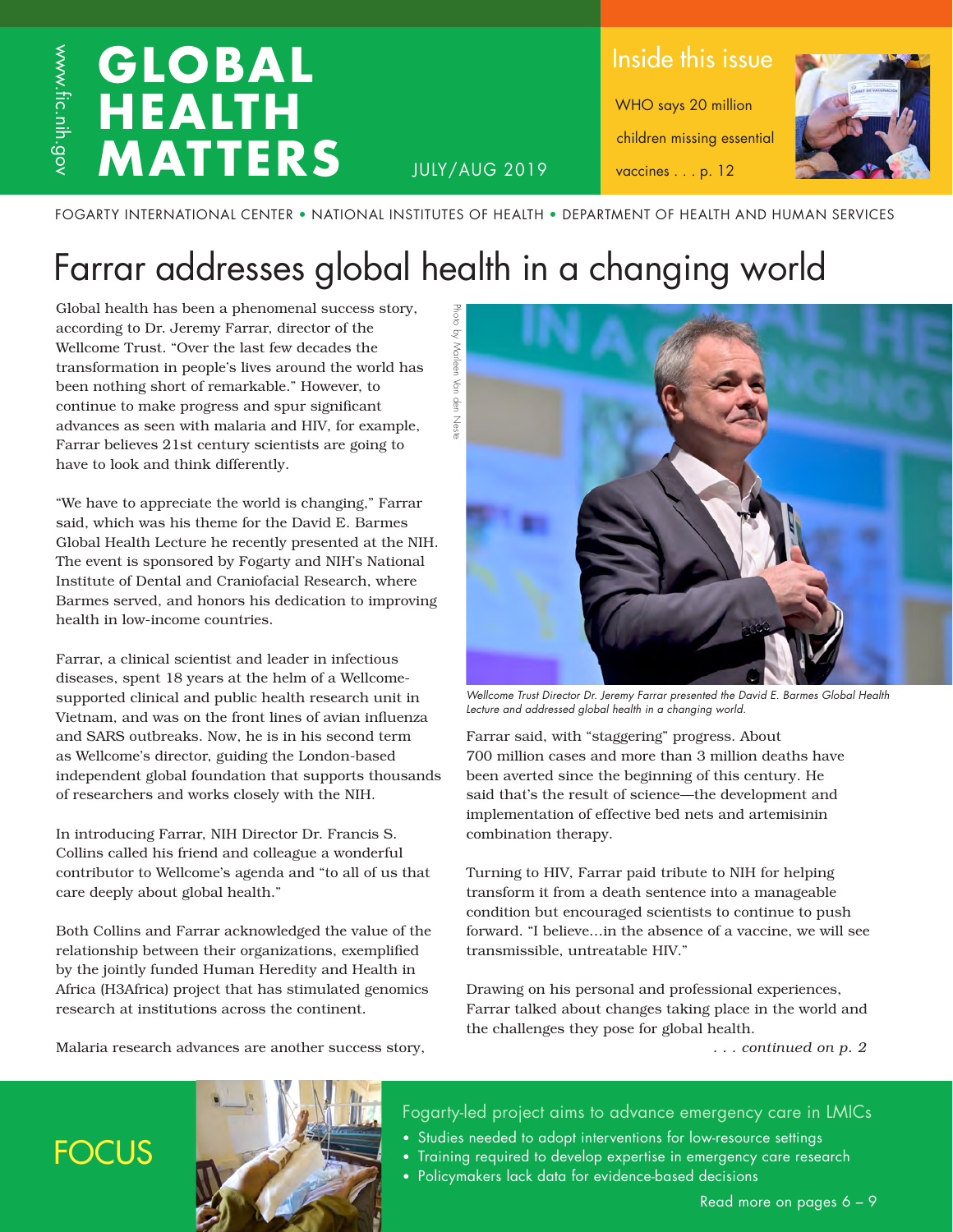### Farrar addresses global health in a changing world

*. . . continued from p.1*

"I think people who are at earlier stages in their career perhaps than I am are going to see unbelievable changes in society in the next 20 to-30 years in ways that we cannot predict but will be very disruptive," he said. "Whether that's in the environment, in the way people come together, the way societies work, the way cities work, urbanization, migration, conflict around the world that's the new global health."

Looking at Ebola, Farrar noted that when the virus was first discovered in 1976 in a rural area of what is now the Democratic Republic of Congo, a person with the virus might come across seven to nine other people during their infectious period. In the devastating 2014-2016 outbreak in West Africa, someone with Ebola could encounter 200 people. The virus and genetic backbone of the population hadn't changed but the society in which it occurred had, he

explained. "Ebola in an urban setting is a completely different infection than in the rural setting of 1976. And that change is what is driving Ebola in the DRC at the moment," said Farrar, who recently traveled there to see the situation for himself.

The rise in cancer and other noncommunicable diseases will require health systems to shift their economic model and training from dealing with acute infections to chronic diseases. And he said we need to figure out how advances such as cancer immunotherapy can be more affordable and accessible.

"This is not a political point, but climate change is happening and it's manmade," Farrar said. The health impact will be profound, and warning signs are there, he said, pointing to air pollution and new environments favorable to mosquitoes. "I think re-linking climate change and human health and animal health and agriculture and nutrition is an absolute nexus that we have to bring back together because the impacts of climate change are not just going to happen in 2050, they're happening today."



*NIH Director Dr. Francis S. Collins and Fogarty Director Dr. Roger I. Glass joined hundreds of audience members to hear Wellcome Trust Director Dr. Jeremy Farrar deliver the David E.Barmes Global Health Lecture.*

Another global challenge Farrar noted is the growing inequality between the haves and have-nots, which he said has to be addressed in order for science and innovation to reach as many people as possible.

Achieving the maximum benefit of science and innovation requires a third component—society—and Wellcome aims to bring all three together, Farrar said.

Citizens are increasingly skeptical of scientific advances. Farrar cited the results of the recent Wellcome survey of 140,000 people in 140 countries regarding their attitudes toward health and science. When asked about vaccines, only 33% of participants in

France believed they are safe, while almost everyone surveyed in Rwanda and Bangladesh reported confidence in them.

If anti-vaccine sentiment is exported from the U.S. and western Europe to other countries, Farrar said, the impact on health will be enormous. He sees those findings, especially at a time of progress, as a harbinger of more questions and challenges from the public.

"As a scientific community, I think we have been complacent that people would accept scientific advances and they would just thank us for it," he said. "And I think as a community, we've got to engage much better than we have done in the past in order to bring society with us."

To meet the public health demands of the future, Farrar said more clinical scientists—adept at treating patients as well as making new discoveries in the lab—are needed. Recognizing it's an intense and costly career path, he intends to seek NIH input as he explores how to cultivate that workforce. Scientists also must recognize the value of data and genomics, he said. And they have to break out of siloes and incorporate social sciences such as anthropology and communications.

In an increasingly convergent world, it's not local vs. global health, he observed. They are one and the same.

"The lessons you've learned here, good and bad, will benefit other countries, and other countries will benefit the system here," he said. "In the end, the world will be a better place if we break down those barriers and we break down that sense of here or there. It's about all of us."

#### RESOURCES

*http://bit.ly/Barmes2019*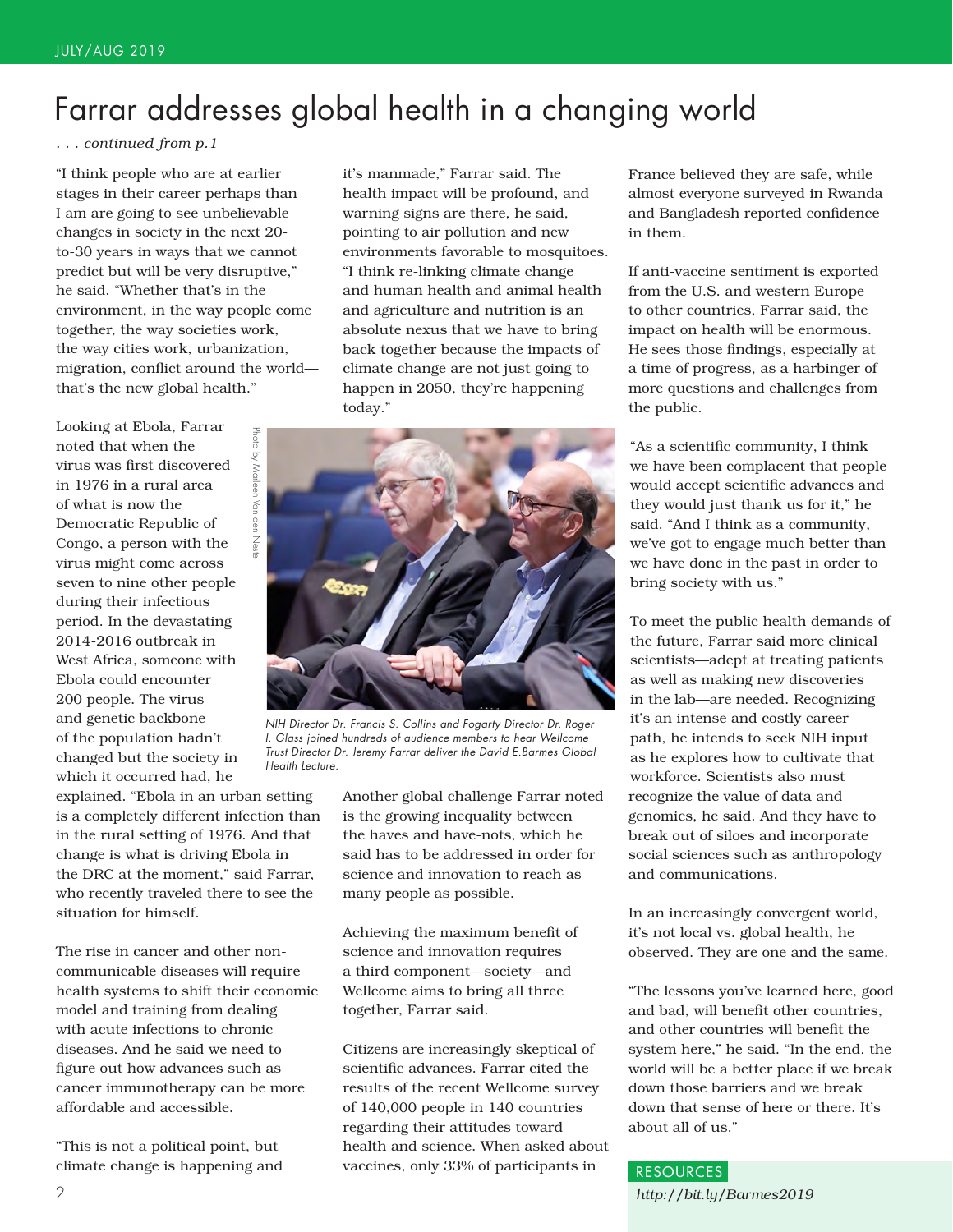### World Report shows scant research conducted in Middle East region

There is a scarcity of globally funded research being conducted in the Middle East and North Africa (MENA) region, according to a data analysis conducted using World Report information. The online database and mapping tool provides free information on active research projects supported by leading international funders, including the NIH.

The analysis—compiled by researchers affiliated with the Arab Community Center for Economic and Social Services (ACCESS)—said the 22-country region poses numerous challenges for scientists. "The ongoing political turmoil has eroded existing systems and prevented the development of novel programs to build an infrastructure that can enable greater research collaborations focused on health equity in the MENA region," the authors said.

While the number of MENA research projects is rising, it is still "extremely low" for a region with 22 countries, the analysis found. World Report data from 2014 show that 14 of 22 MENA countries had no research activity. Three years later, nine countries still had no grants and two countries had only one award each. While 89 institutions received research grants in 2017, up from 37 in 2015, the majority were concentrated in six countries—Egypt, Morocco, Sudan, Lebanon, Saudi Arabia and Tunisia.

Full report: *http://bit.ly/ACCESSonWReport*

### WHO uses funding data in its analyses

The world's leading research funders should give more consideration to the rising burden of noncommunicable diseases (NCDs) in low- and middle-income countries (LMICs), according to a recent commentary in the *WHO Bulletin*. Using data in the World Report platform, an analysis showed that globally, almost three-quarters of all grants in 2016 were for NCDs (72%; 40,035), followed by communicable, maternal, perinatal and nutritional conditions (20%; 11,123) and injuries (6%; 3,056). Yet when these data are analyzed in LMICs, the findings are reversed, with roughly three-quarters of grants awarded for research into infectious diseases, maternal health and nutritional conditions.

Responding more effectively and equitably to the health-care needs of people with NCDs, and influencing public policies in sectors outside health that tackle shared risk factors, such as tobacco use, unhealthy diet and physical inactivity, could prevent most premature deaths from NCDs, according to the article. "Addressing these needs through locally relevant research questions would contribute to halting this increasing burden of largely preventable diseases."

The WHO's Global Observatory on Health Research and Development was established in January 2017 to assist partners in coordinating and prioritizing new investments in health research and development.

See the full article: *http://bit.ly/WHO\_NCDfunding*

### BIO Ventures examines global cancer research funding

Cancer remains one of the leading causes of death globally and is a particular concern in Africa, where cancer mortality is predicted to double by 2040, according to a commentary by Jennifer Dent, president of BIO Ventures for Global Health.

By using the World Report research funding database, Dent discovered about one-third of all project entries included a reference to cancer. Nearly 1,500 of the grantees were located in the U.S., Canada and Mexico, while only 266 were located in Africa. With the death toll from cancer nearly equal between Africa and North America, the data highlight the disparity in funding allocations, Dent said.

While research on cancer conducted in high-income countries and largely focused on Caucasian patients may generate discoveries that improve health across the globe, it creates knowledge gaps."If we do not study the particular clinical challenges of diagnosing and treating cancer in low-resource settings, nor the efficacy of those interventions in populations of non-European descent, health and survival disparities will persist," Dent noted.

Full blog post: *http://bit.ly/BIOonWReport*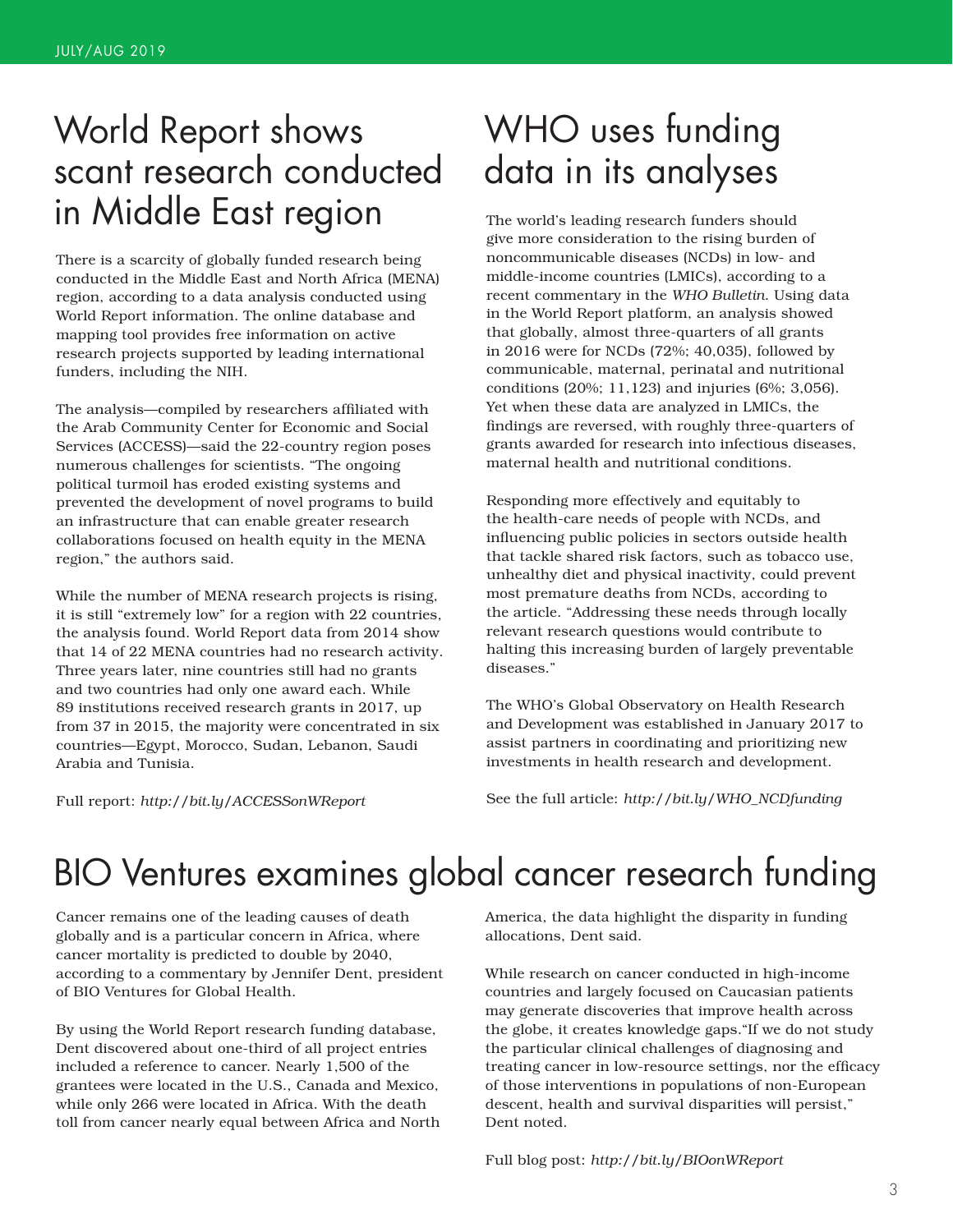## PROFILE

### Fogarty Fellow studies impact of gardens on health in Peru slum

#### *By Shana Potash*

For Dr. Leann Andrews, a Fogarty fellowship gave her the opportunity to pilot a program and watch it grow literally. As the first landscape architect in the Global Health Program for Fellows and Scholars, she launched a project to establish gardens to improve health in a slum community in Iquitos, Peru.

Andrews worked in a neighborhood called Claverito located in the Amazon River floodplain. The roughly 280 residents, families that migrated from the jungle to the city, live in a collection of 50 homes built on large logs, so the structures float during the months the river is high, then rest on the ground the remainder of the year. Because Claverito is an informal settlement that is not recognized by the government, residents do not have access to electricity, clean water and other municipal services.

The research team consisted of specialists from the University of Washington and universities in Peru, along with local experts, and represented 17 disciplines, including doctors, nurses, biologists, anthropologists and landscape architects. Using a One Health approach, they surveyed the health of Claverito's residents, as well as the flora and fauna, before and after the landscape intervention.

The study used community-participatory design techniques that included residents throughout the process. They helped design and build a garden at the community entrance, filling it with plants for food, medicine, beautification and habitat. Foliage that acts as a water filtration system was planted and new concrete stairs with handrails were installed to replace unsafe wood and mud steps. And customized, individual gardens were created for the 28 households in the study.

Working with families at their kitchen tables to plan their gardens, Andrews said she was struck by the fact that everyone chose at least one plant solely for aesthetics. "It shows the intuitive understanding that beauty is part of your life and it does improve your quality of life."

Among the findings from the first year of the project, the percentage of families with moderate to severe food insecurity dropped from 89% to 56%, and people



| Fogarty Fellow:   | 2016-2017                                                        |
|-------------------|------------------------------------------------------------------|
| U.S. Institution: | University of Washington                                         |
|                   | Foreign Institution: Universidad Nacional de la Amazonia Peruana |
| Research topic:   | Landscape architecture and global health                         |

reporting mild to severe depressive symptoms decreased from 70% to 44%. Aquatic vegetation reduced *e.coli*  in the water and there was far less trash at the community's entrance, which had provided a breeding ground for disease-carrying mosquitoes.

Because health research is not common in landscape architecture, the fellowship gave Andrews entrée into clinical research, and provided her with the baseline skills needed to design studies and collect and analyze data. She also gained experience leading a transdisciplinary team and solving problems, like building gardens in a city that doesn't have nurseries where you can simply order soil and plants.

The fellowship enabled Andrews and her Peruvian colleague and Fogarty Fellow alumnus Coco Alarcón to jumpstart a long-term design, research and training program. Now in its third year, their InterACTION Labs program has designed parks, gardens and a community center, and trained about 95 faculty and students.

"The Fogarty program was really my ticket," Andrews said. She is exploring opportunities for other NIH-funded research and training and looking for people to join her in the field of global health landscape architecture.

"When you hear the stories, when you see kids playing on the things you've built, when you see butterflies land on the flowers, those are things that really help you understand the work you do is meaningful and valued," she said.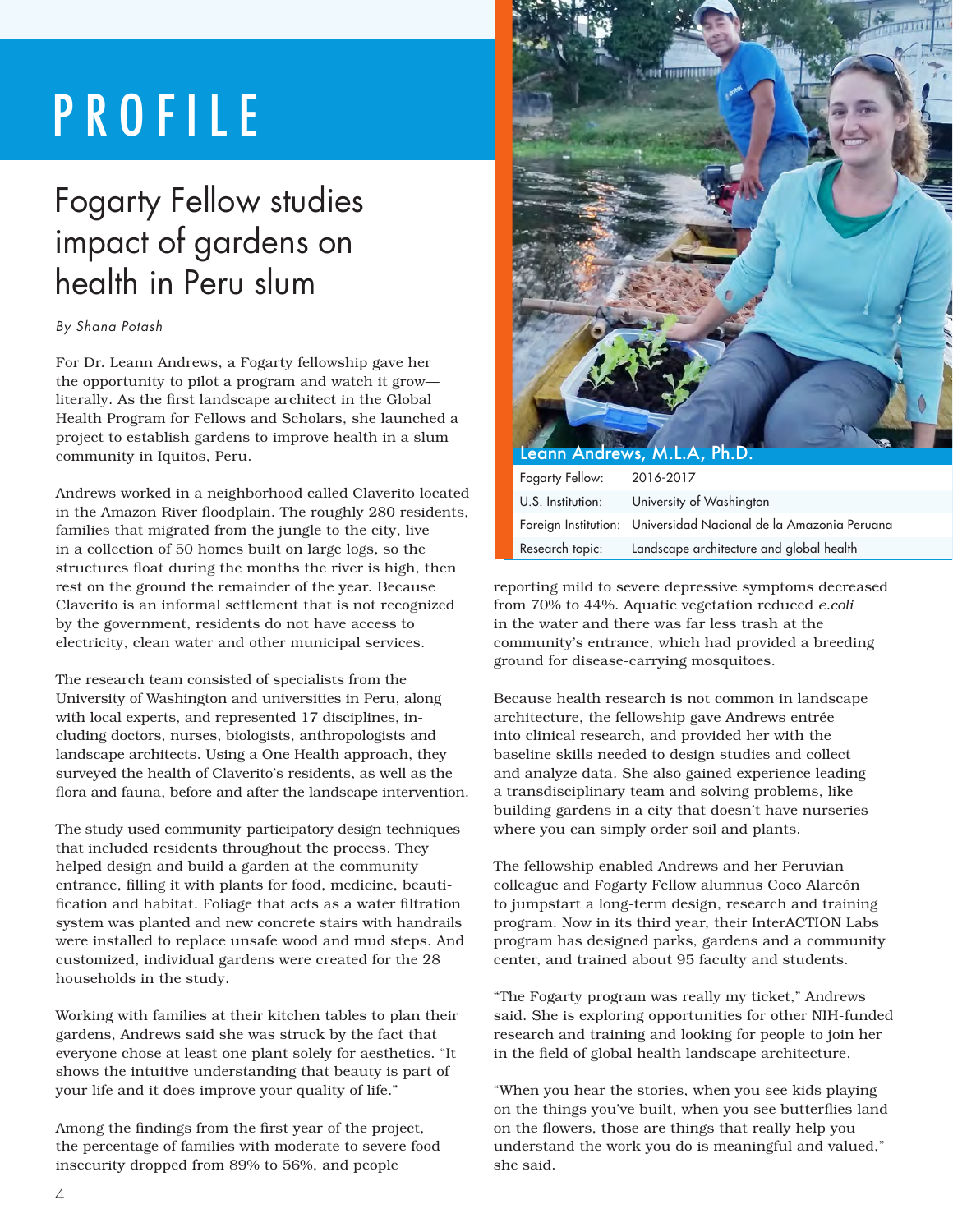# JEROME SINGH, LLM, MHSC, PHD **<sup>Q</sup>**&**<sup>A</sup>**

Jerome Singh became head of ethics and law at the Centre for the AIDS Programme of Research in *South Africa (CAPRISA) after completing a year-long training program in bioethics, supported by Fogarty's AIDS International Training and Research Program (AITRP). In addition to his role at CAPRISA, he teaches at the University of Toronto's school of public health and serves as a consultant to several*  U.N. entities including the WHO, UNAIDS and UNICEF. Also a co-chair of the HIV Prevention Trial *Network's ethics working group, Singh serves as a consultant on health law to the South African Law Reform Commission.* 



#### How did Fogarty training affect you?

The AITRP fellowship was life-changing. After the yearlong fellowship at the University of Toronto's Joint Centre for Bioethics in 2002-03, career opportunities abounded. Even before returning to South Africa, I was asked to lead the ethics department at CAPRISA, which focuses on research into HIV prevention, pathogenesis, and TB/ HIV treatment. Within a year of finishing the training, the University of Toronto offered me a faculty position. I've worked with global organizations like the Bill & Melinda Gates Foundation, Médecins sans Frontières and the U.N. None of these opportunities would have been possible without the Fogarty fellowship. It's been a fantastic journey.

Thanks to the training, I've also helped build capacity in others over the years. It's safe to say I've trained thousands of people, from short-term courses sponsored by Fogarty's Medical Education Partnership Initiative (MEPI), all the way to Ph.D. supervision. I wouldn't have been able to do capacity building at that level had I not undergone the immersive AITRP training.

#### What is your role at CAPRISA?

I review CAPRISA protocols and make sure they comply with national and international research ethics standards. I also draft policies, data-sharing agreements, memoranda of understanding, etc. Separately, I make the case for why certain science should or should not be done. Let's say you wanted to do an HIV pre-exposure prophylaxis, or PrEP, study on adolescents. Because of regulatory ethics concerns, such as disclosure obligations, they are a difficult population to study and, as a result, are often under-researched. My job involves putting together an ethics case, a legal case or a human rights case to show why it would be ethical to conduct research on adolescents, or unethical not to. I've also done scholarship on why unreasonable or irrational government policy is a violation of human rights, illegal or unethical, and on the fact that, even if something is in accordance with the tenets of human rights and is lawful, it isn't necessarily ethical.

#### Can ethics influence government policy?

They can and, in South Africa, they have. When I started at CAPRISA, Thabo Mbeki was president. He questioned the link between HIV and AIDS and resisted rolling out antiretrovirals, or ARVs. It was a difficult time to do science in South Africa. But an ethics-focused argument combined with a tactic of shaming the government morally, and a constitutional court judgement helped to change things.

The ethics argument was that while the government wasn't acting unlawfully, its inaction was unethical. Civil society activists argued that not providing treatment to people with HIV violated their human rights. When the Constitutional Court of South Africa ordered that pregnant women be provided with nevirapine, the government began moving slowly toward the universal roll out of ARVs. Eventually, South Africa went from being a country where irrational executive decisionmaking denied us ARVs to having the biggest rollout program of ARVs globally. Ethics helped achieve that.

#### How does LMIC training benefit the U.S.?

Providing research grants and capacity building programs in low- and middle-income countries (LMICs) is diplomacy you can't put a monetary value on. It creates research opportunities that aren't possible in the U.S., and the U.S. government gets the prestige factor of being associated with major breakthroughs. While some countries give LMICs infrastructure loans to build bridges or shopping malls, the U.S. invests over the long term in the health of people of the developing world and the knowledge-base of LMIC scientists. Bridges can collapse in 10 years, malls come and go, but this U.S. investment helps scientists on both sides advance their careers, allows people in LMICs to live longer, healthier lives, and endears Americans and the U.S. government to people in those countries. It's a win-win situation.

#### **RESOURCES**

*http://bit.ly/SinghHIVethics*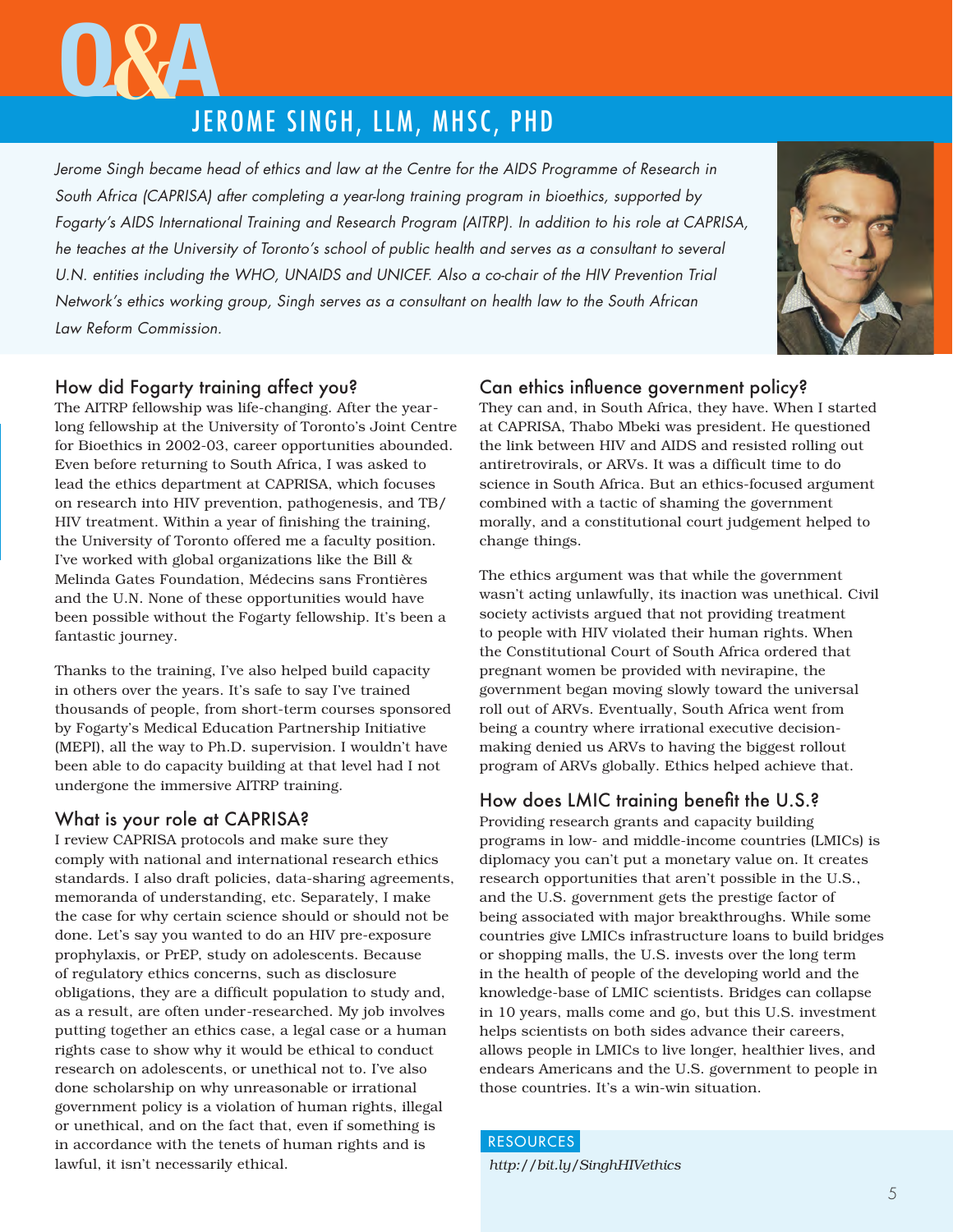### **FOCUS**

## Fogarty-led project aims to advance emergency care research in LMICs

**WE ALL SURVIVE SURVIVE SURVIVED SURVIVED SURVIVED SURVIVED SURVIVAL OF the quality of the life they'll continue to lead.**  hen someone suffers an injury, heart attack, stroke or other illness that requires emergency care, every minute and decision can affect their chance of Conducting research in that setting in low- and middleincome countries (LMICs) may seem daunting, but it is possible and it's critical for improving global health, according to the authors of a new publication organized and supported by Fogarty.

Time-sensitive emergencies or acute illnesses and injuries account for about half of the total burden of disease in LMICs. Yet emergency care research and research training are often overlooked and under-funded, the authors noted.

To help advance the field and raise awareness among scientists, clinicians, academic institutions, policymakers and funders, Fogarty's Center for Global Health Studies (CGHS) initiated a project called the Collaborative for Enhancing Emergency Care Research in LMICs (CLEER). The initiative brought together nearly 40 experts from 16 countries, some of whom are investigators supported through Fogarty's trauma and injury research program. The result was a series of six articles published as a supplement to the *BMJ Global Health* journal, which provides compelling reasons for investing in emergency care research and capacity building, and addresses the unique challenges developing countries face in this area of medicine.

"It's an opportune time to identify research priorities and opportunities that can inform and enhance emergency care," said CGHS Director Nalini Anand. With noncommunicable diseases on the rise, more people will require urgent treatment for coronary diseases or stroke, for example. Traumatic injuries, both intentional and unintentional, are rising especially among young people. Infectious disease epidemics, the increasing frequency of natural disasters and heat waves—fueled by the changing environment—typically take the biggest toll on the poorest communities, as noted by CLEER project lead Dr. Junaid Razzak, a professor of emergency medicine at



*A man and woman push a stretcher holding an injured man through the streets of Chandigarh, India.*

Johns Hopkins Medicine. "Based on the changing disease burden and evolving health challenges, I believe, the need for research and the strengthening of emergency care systems is going to be much higher in the future than it is today or ever was in the past."

#### **Research critical for progress**

Improving the quality of care provided in the first minutes and hours of an illness or injury in LMICs is a "public health imperative," according to the authors, and will require research and capacity building. By enhancing emergency care systems to include data gathering and research functions, they can help prevent spread of infectious diseases, offer a setting for clinical trials, and serve as a source of epidemiological data to develop disease and injury prevention programs. High-functioning emergency departments (ED) can do more than just provide critical care. They can also help to avert future health issues by engaging with patients who may not otherwise see a health provider.

"A smoker comes in for an ankle sprain and that's probably the only contact they have with the health system," said Razzak. "Engaging them around smoking and advising them on exercise is a major plus for health systems."

Building capacity in emergency care can provide surveillance data to help prevent the spread of infectious diseases, such as Ebola and Zika, and guide governments and health facilities in disaster preparedness and response. This not only contributes to global health security but also helps advance progress in achieving the U.N.'s Sustainable Development Goals.

The authors point out the need to conduct research and research training in the LMIC context, since high-income solutions often do not work well. Patients in developing countries tend to be sicker on arrival to the ED than those in developed countries where primary care, ambulance service and emergency medical technicians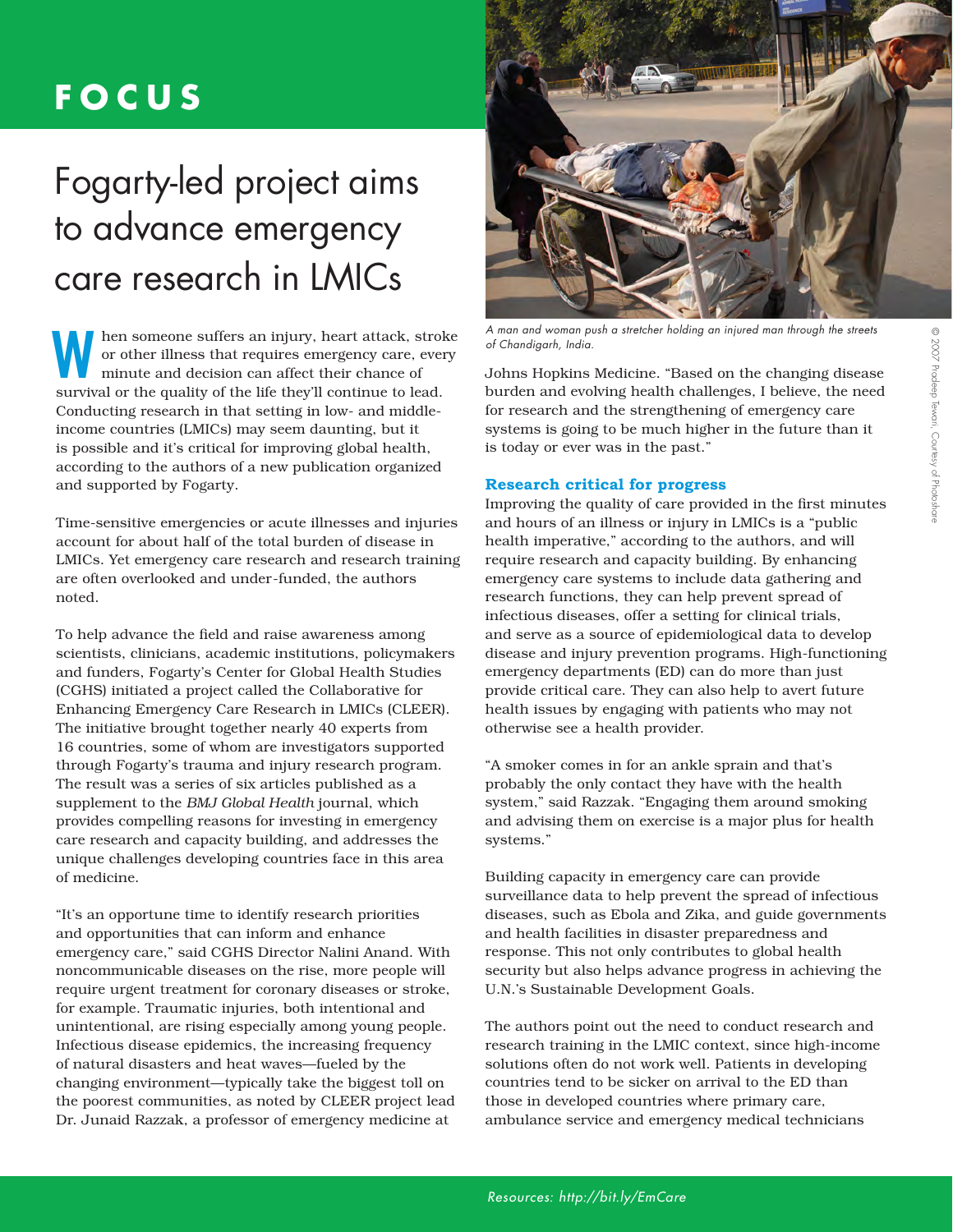are the norm. Additionally, LMIC patients experience different diseases and respond differently to treatment. "It's not clear why this is," Razzak said. "It is possibly related to genetic factors and also nutritional status."

#### **Training needs detailed**

The greatest barrier to progress is lack of human resources, the authors agree. In many LMICs, there is a shortage of hospital personnel with specialized emergency care training, said Dr. Olive Kobusingye, a surgeon at Makerere University College of Health Sciences in Uganda and supplement co-author. Research to demonstrate the value of such training could help make the case to policymakers that it would be a wise investment, she said.

"Quite often emergency room patients have very poor outcomes because the people that care for them are trained to care for general patients, but they don't have the skills to pick up on what's going on in this patient in the next so many minutes and what they need to do to save their life," according to Kobusingye.

Few academic institutions in LMICs have emergency medicine departments, which also means there is little leadership for the field. One article highlighted a Fogartyfunded trauma and injury research training program in Pakistan, which has produced high-quality research and enhanced the pool of local researchers. Razzak, who spends a significant part of his time in the country, is among the principal investigators on the project. "If such programs as Fogarty's didn't exist, I wouldn't have been able to create a specialty in Pakistan or push along the development of research and education together."

#### **Data required to inform policy**

Because emergency care surveillance and detailed registries with longitudinal data are largely absent in LMICs, policymakers and health facilities have little science-based information to guide their decisions on how to allocate resources and what services to provide.

Data on the causes, risk factors, treatment, outcomes and costs of emergencies can support public health in multiple ways, according to the CLEER working group that focused on surveillance and registries. In their article, they note the information has the potential to define the burden of emergency conditions and variations within and between countries; describe the prevalence of modifiable risk factors; outline the process of care and its impact on access and outcomes; and evaluate the cost-effectiveness of interventions, for example.

Different patients put different demands on the health system, said Kobusingye. "One trauma patient could use resources that maybe would go to 10 malaria patients."

She said it's important to provide relevant information to the authorities who plan services.

The authors provide a framework for conceptualizing opportunities for surveillance and registries that divides care into three phases: pre-hospital, facility-based emergency care and post-emergency care. And they suggest possible sources of data beyond that collected at a health facility, such as ambulance records for road traffic injuries, police records for interpersonal violence, and insurance and labor information on workplace injuries.

Given that paper records are still common in LMICs, and an over-burdened ED staff may be frustrated by data collection, the authors suggest identifying and prioritizing what is most important to the emergency system and using standardized clinical documentation.

Because emergency care surveillance and detailed registries with longitudinal data are largely absent in LMICs, policymakers and health facilities have little science-based information to guide their decisions. **Research needed in LMIC context**

Clinical research in emergency care in LMICs is rare, but the investment will make care "more effective, responsive and appropriate for the population," the authors noted.

What works for patients in developed countries may not translate to the LMIC context. For example, the authors note a Fogarty-supported study that found guidelines for treating sepsis in a high-income country protocol had harmful effects when used in Zambia.

*Research and research training are needed to advance the field of emergency care science, according to a series of journal articles organized by Fogarty.*

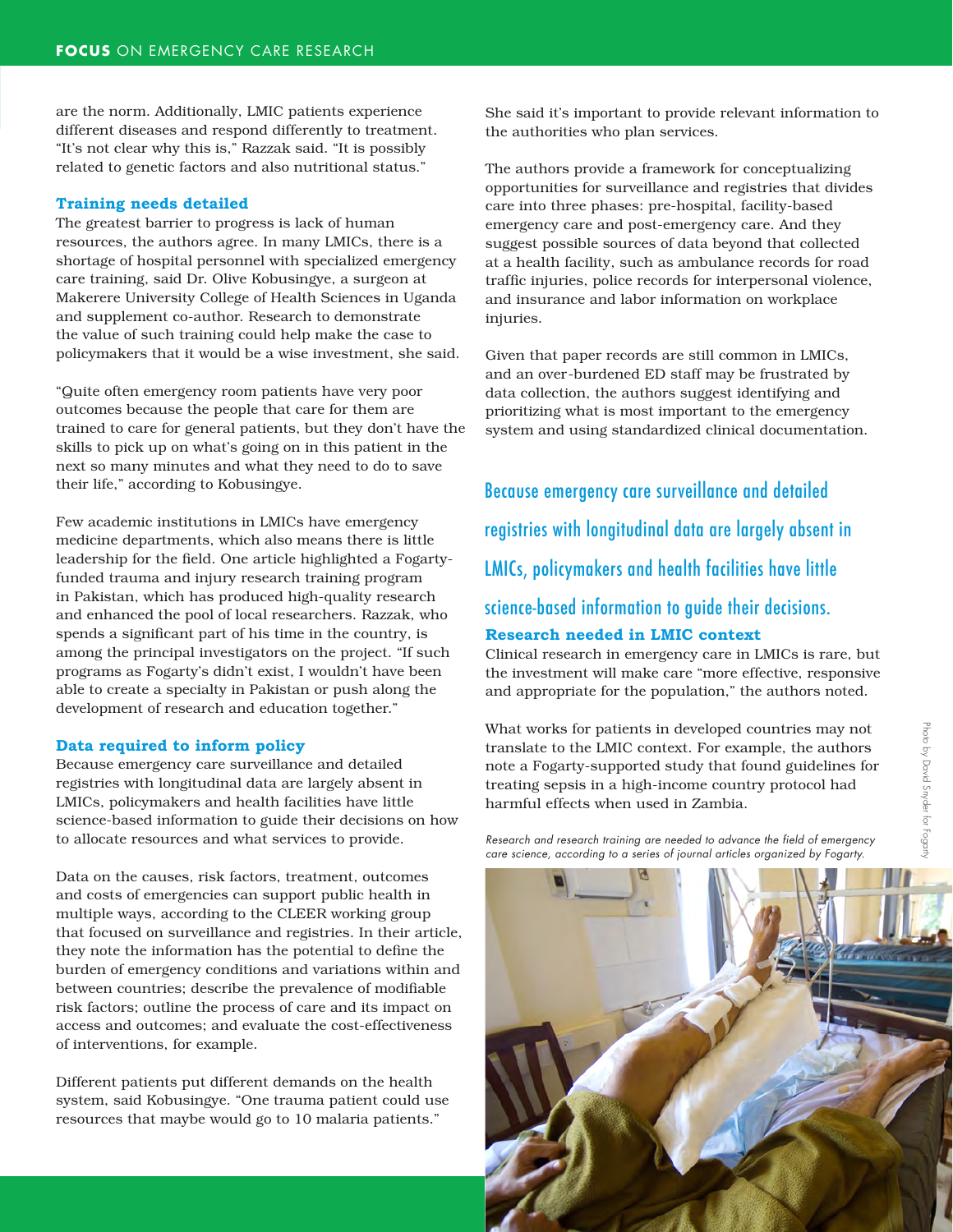Several constraints to conducting clinical research were identified, including a lack of consistently applied, relevant and reproducible metrics. Leveraging technology represents a "promising" opportunity to improve emergency care, the authors suggested. Tablet-based data collection tools, text messaging for rapid patient follow up and telemedicine for improved patient diagnoses all hold potential. Distance learning and other non-traditional media should be studied to see if they can be efficiently implemented for research training.

#### **Unique ethics questions posed**

Research in any emergency situation raises ethical questions. The concerns are heightened in LMICs where ED patient volume is high, staff is overburdened, health infrastructure is weak and populations are especially vulnerable. Despite all that, it is "possible and essential to global health," to conduct ethical emergency care research in developing countries, according to the CLEER working group that focused on ethics and produced a paper outlining several distinctive challenges.

Assessing the risks and benefits of an intervention may be complicated by the fact that LMIC patients are often sicker when they arrive at the ED than those in HICs, and may also have underlying concerns such as malnutrition. The global standard of care may not be available or is too expensive. In the urgency of the ED, there may not be time to clearly differentiate the role between the clinician providing care and the researcher seeking consent. Researchers and research ethics committees need to be mindful of the multiple ways in which potential participants may be vulnerable, the authors suggested.

For example, can they make their own decisions, or do they require extra privacy because of a stigmatizing issue? Excluding vulnerable populations raises another set of concerns—will that bias recruitment or deny people potential benefits? Obtaining quality, fully informed consent from patients or families, or waiving consent, is another ethical challenge. Engaging the community in the research process may provide some protections.

The ethics working group reviewed human subject research regulations in a dozen LMICs and found they vary between countries, but most would allow for a substantial amount of emergency care research. However, there are no internationally accepted guidelines for the ethical review of this research and much of the bioethics literature focuses on issues relevant to HICs. As a first step, the authors proposed an international conference to set an agenda for harmonizing emergency care research ethics practice in LMICs.

#### **Demonstrating the economic value**

Emergency care delivery systems, unlike other health care components, must be available to people 24 hours a day, seven days a week. If they are not well organized or adequately financed, it can lead to catastrophic health spending that can impoverish families.

In an article exploring the economics of emergency care, authors note that when people can't access quality emergency care—either because it's unavailable or unaffordable—they delay or forgo care, which leads to

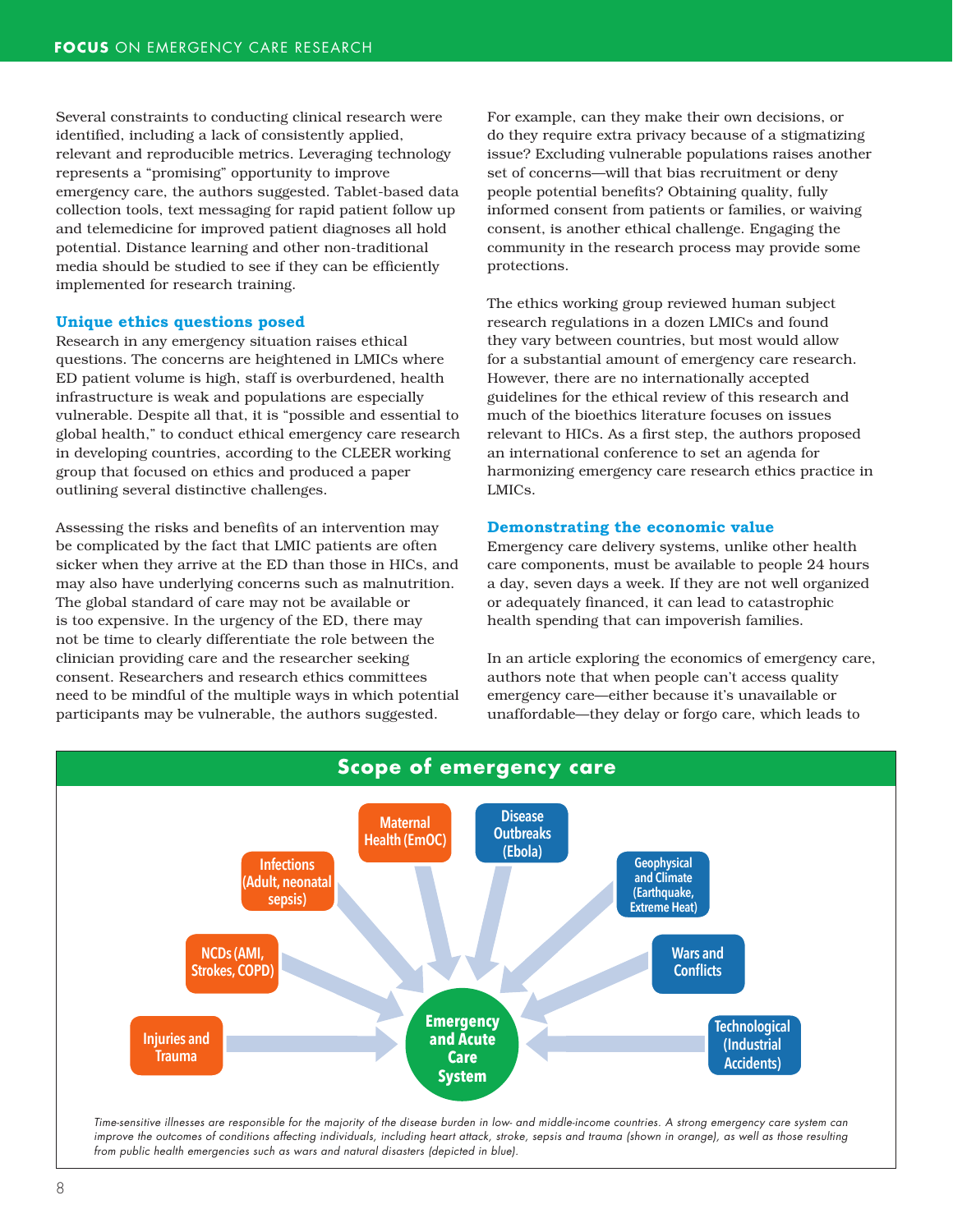higher morbidity and mortality. That then takes a larger toll on society because of lost wages, lower productivity and higher costs of long-term care.

A growing body of evidence demonstrates that emergency care interventions can be a wise investment, the authors said. Their literature review produced 15 examples of research that demonstrate the cost effectiveness of a variety of interventions studied in LMICs.

More research is needed and the authors identify several priority areas that include: the methodology of economic evaluation for emergency care interventions; understanding the interplay of various health financing mechanisms on financial protection for unexpected catastrophic illness; interpreting the societal effects of poor coverage protection; identifying the health and economic impact of emergency care interventions; and defining the place of emergency care financing among other competing social priorities.

#### **Ensuring high-quality delivery systems**

Emergency care systems (ECS) in LMICs are fragmented—lacking coordination and accountability, according to supplement authors. Recognizing the complexity of these systems, the publication contains a proposed framework to approach conducting ECS



*A traffic accident in Abuja, Nigeria.*

research. The co-authors also identified a series of priorities and point to a selection of studies from the limited research that's been done in LMICs.

While there are challenges, the authors agreed "the potential impact of research that uses such a framework on evolving ECS in LMICs could have a tremendous impact optimizing systems to impact morbidity and mortality."

#### **Issuing a call to action**

Looking ahead, the CLEER participants believe emergency care research holds much potential. They call for strengthening emergency care research capacity, providing opportunities for collaboration and networking, increasing support for research and training from funders and philanthropic organizations, standardizing definitions of outcomes and exploring the use

*Many developing countries lack resources to effectively provide emergency care.*



of technology for emergency care research.

The co-authors see the CLEER initiative as the first step in a muchneeded effort to build and sustain a community of emergency care researchers, committed to working together to advance the field. Razzak also hopes that the supplement will help broaden support for LMIC emergency care research among the 27 Institutes and Centers at NIH, since so many of the research questions are cross-cutting.

"The challenge is how this movement can be sustained over the next few years," he said. "If you bring the right people together, good things will happen because everyone is so passionate."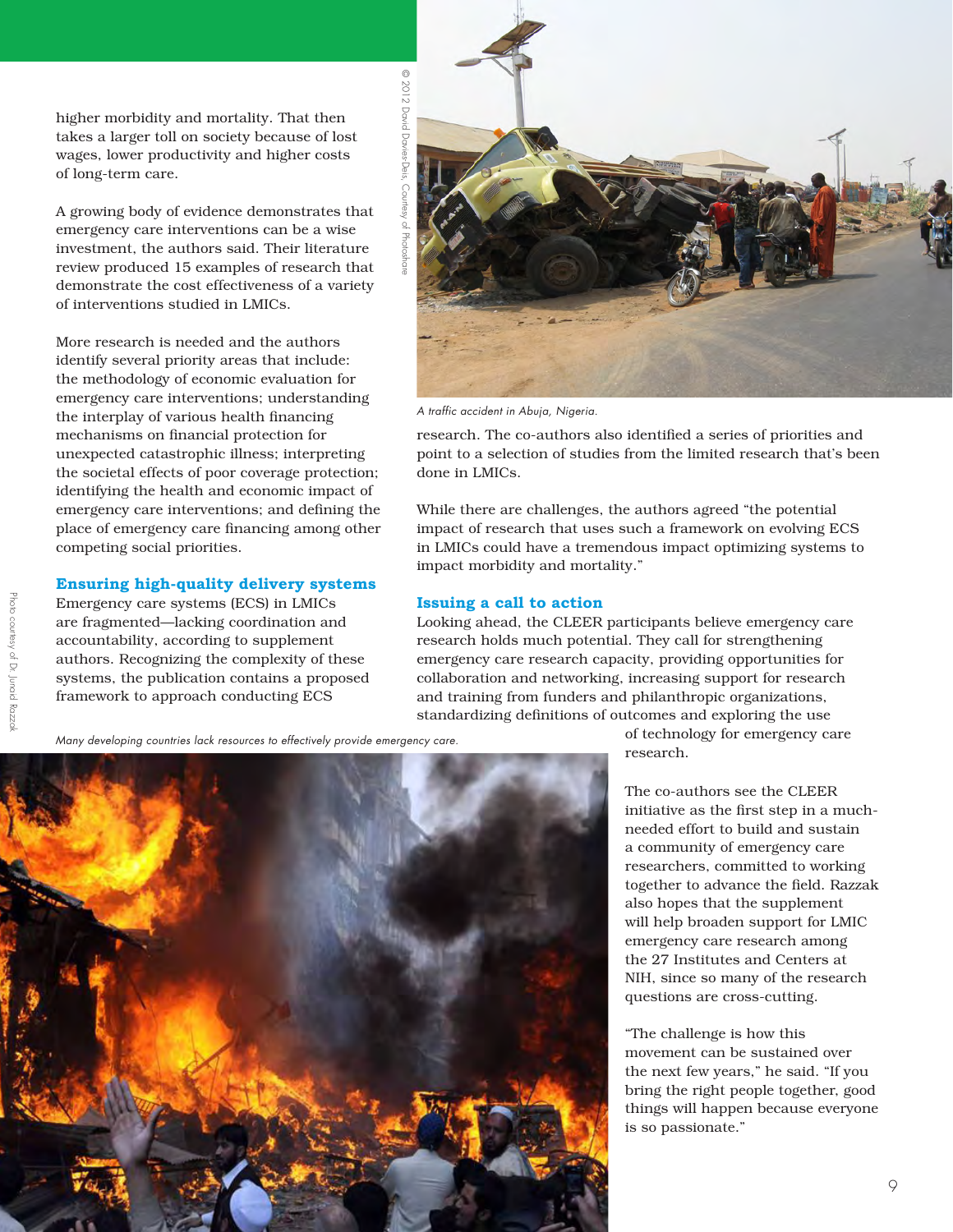# OPINION

*By Dr. Roger I. Glass, Director, Fogarty International Center*

### Diversity strengthens global health science



Diverse perspectives are essential to advancing science, especially in the global health arena where regional, gender and cultural experiences can be quite different. I applaud NIH Director Dr. Francis S. Collins on his recent announcement that he is committed to inclusiveness and believes it is time to end the tradition of all-male speaking panels at

scientific meetings. I and the Fogarty International Center staff enthusiastically join him in this effort.

As Dr. Collins pledged, "Too often, women and members of other groups underrepresented in science are conspicuously missing in the marquee speaking slots at scientific meetings and other high-level conferences. Starting now, when I consider speaking invitations, I will expect a level playing field, where scientists of all backgrounds are evaluated fairly for speaking opportunities. If that attention to inclusiveness is not evident in the agenda, I will decline to take part."

We at Fogarty echo his concerns and will make these criteria part of our own consideration of speaking engagement invitations, for it is critical that we ensure the full participation of a diversity of voices in discussions intended to advance global health research.

A recent WHO study examined the unique barriers females face in global health and found that while care is largely delivered by women, the field is led by men. The gender gap is pervasive in academic medicine, where the report indicated only about 20% of deans at top global schools of medicine are women and about 70% of all publications are authored by men.

We've seen some signs of progress in that women are entering the global health career pipeline in greater numbers than ever, and are making significant contributions to academia and public health. In addition to providing them equal opportunities to highlight their expertise, voice their opinion, and influence the direction of research projects, we all must also work harder to ensure they have the opportunities needed for career advancement.

Here at NIH, 10 of the 27 Institutes and Centers have women directors—the highest number ever. My colleague Dr. Patti Brennan, Director of the National Library of Medicine, has captured their perspectives in a blog post titled, The Power of 10: Women Leaders of NIH.

As she put it, "Engaging with women leaders in partnership with our male colleagues sends a powerful and strong message. It's not that we stand apart, it's that we stand among…We subtly but persistently bring perspective into the conversation at the NIH leadership table."

Here at Fogarty, we benefit from the astute input of our female leaders. Three of our four division directors are women, all of whom were promoted from other positions at NIH. As we work to nurture the next generation of global health leaders it is auspicious that this year's cohort of Fogarty and Fulbright global health fellows includes 64 women and 52 men.

I'm also encouraged that there are two groups helping women advance in global health careers. Women in Global Health now has six chapters worldwide working to achieve gender equality in global health leadership through a variety of activities. Meanwhile, I continue to endorse the initiative begun by our former Fogarty board member, Dr. Michele Barry, to advance this agenda through the Women Leaders in Global Health (WLGH) organization and annual conference. The 2019 meeting will be held in Rwanda on Nov. 9–10.

For us at Fogarty, we also greatly value inclusion of geographic, economic and cultural diversity of presenters when conferences or consultations are convened. We will continue to make diversity at all levels a priority as we plan our own meetings and will include it in the decision-making criteria we use to consider speaking invitations from others.

We all benefit when global health conversations include diverse voices, representing different points of view. I hope you will join me in working to support this worthy goal.

*http://bit.ly/NIHdiversity*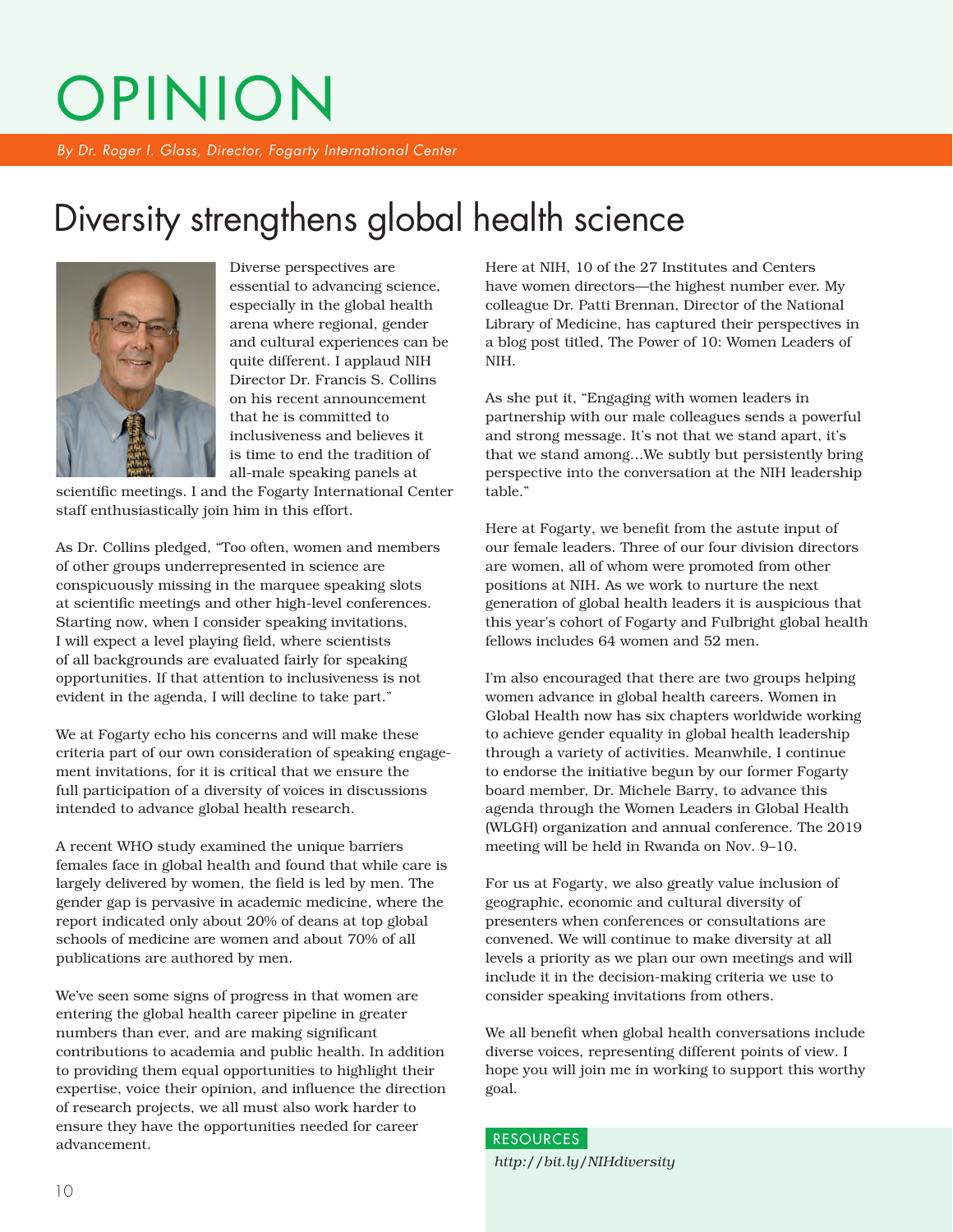## PEOPLE



#### Lancet editor Horton receives Roux Prize

*The Lancet* editor Dr. Richard Horton received the 2019 Roux Prize and was recognized as one of the world's most "committed, articulate and influential advocates for population health." The annual prize, administered by the Institute for Health Metrics and Evaluation, honors people on the front lines of global health innovation in data science.



#### Health attaché role for NIH's Siddiqui

Dr. Sophia Siddiqui will be the new U.S. health attaché in South Africa. Siddiqui has been with NIH's National Institute of Allergy and Infectious Diseases since 2002, where she led development of an infectious diseases network in Indonesia and directed implementation of an investigational Ebola drug in Mali.



#### Longtime grantee van der Horst dies

HIV researcher and Fogarty grantee Dr. Charles van der Horst died in June during a marathon swim event in New York's Hudson River. Before retiring from the University of North Carolina, van der Horst held grants through Fogarty's Global Health Fellows and Scholars program and the AIDS/ TB research training program.



#### New opportunity for Eye Institute director Sieving

Dr. Paul A. Sieving retired from the NIH in July to launch and direct a new Center for Ocular Regenerative Therapy at the University of California, Davis. Sieving led NIH's National Eye Institute for almost 20 years and is known internationally for studies of retinal and macular neurodegeneration diseases.



#### Global health research recognition for Patel

Dr. Vikram Patel will receive the 2019 John Dirks Canada Gairdner Award for Global Health. A Harvard professor whose work is funded by NIH's National Institute of Mental Health, Patel has developed and evaluated ways to bridge the treatment gap in low- and-middle-income countries, where there's a lack of trained providers.



#### Global malaria platform taps Diallo as CEO

The RBM Partnership to End Malaria tapped Dr. Abdourahmane Diallo as its CEO. Diallo previously was minister and health advisor to the President of Guinea. Diallo has developed health and supply chain systems in more than 20 countries. The RBM Partnership is the largest global platform for coordinated action against malaria.

### HEALTH Briefs Global

#### **Heatwave guide for cities is launched**

A new resource has been developed to help city authorities reduce human health dangers during extreme heat waves. Produced by the Red Cross Red Crescent Climate Center, the guide recommends establishing early warning systems, setting up cooling centers and preserving green spaces. News release: http://bit.ly/IFRCheat

#### **CGD reports on leveraging Africa's capacity**

Sub-Saharan African institutions must take the lead in providing research solutions to local problems, according to a study by the Center for Global Development. The report explores three possible models for Africa-based, African-led institutions—a multi-stakeholder funding platform, an integrator organization model and a scale model.

Full report: http://bit.ly/CGD\_AfricaResearch

#### **WHO: number of smokers still rising**

While more countries have implemented tobacco control policies, the number of smokers continues to grow worldwide, according to the 2019 WHO report on the global tobacco epidemic. There are now 1.1 billion smokers, around 80% of whom live in low- and middle-income countries. News release: http://bit.ly/WHO\_tobacco

#### **New program will help train African PhDs**

A new initiative aims to provide training and support for 1,000 African Ph.D. students over the next ten years. Developed by the Federation of African Immunological Societies, the project intends to provide a bridge between basic and translational immunology, and drive scientific discoveries. Website: https://faislegacyproject.com

#### **CUGH offers free e-learning resource**

To address the deficit of skilled scientists and health care workers in low-income countries, the Consortium of Universities in Global Health has created on online forum to connect trainers with the educational resources they need.

Website: www.cughcapacitybuilding.org

#### **WHO updates essential meds, diagnostics**

The WHO has issued new guidance on the essential medicines and diagnostic tests it recommends countries prioritize, and make widely available and affordable in their health systems. The two lists focus on cancer and other global health challenges, with an emphasis on effective solutions, smart prioritization and optimal access. News release: http://bit.ly/WHO\_EM2019